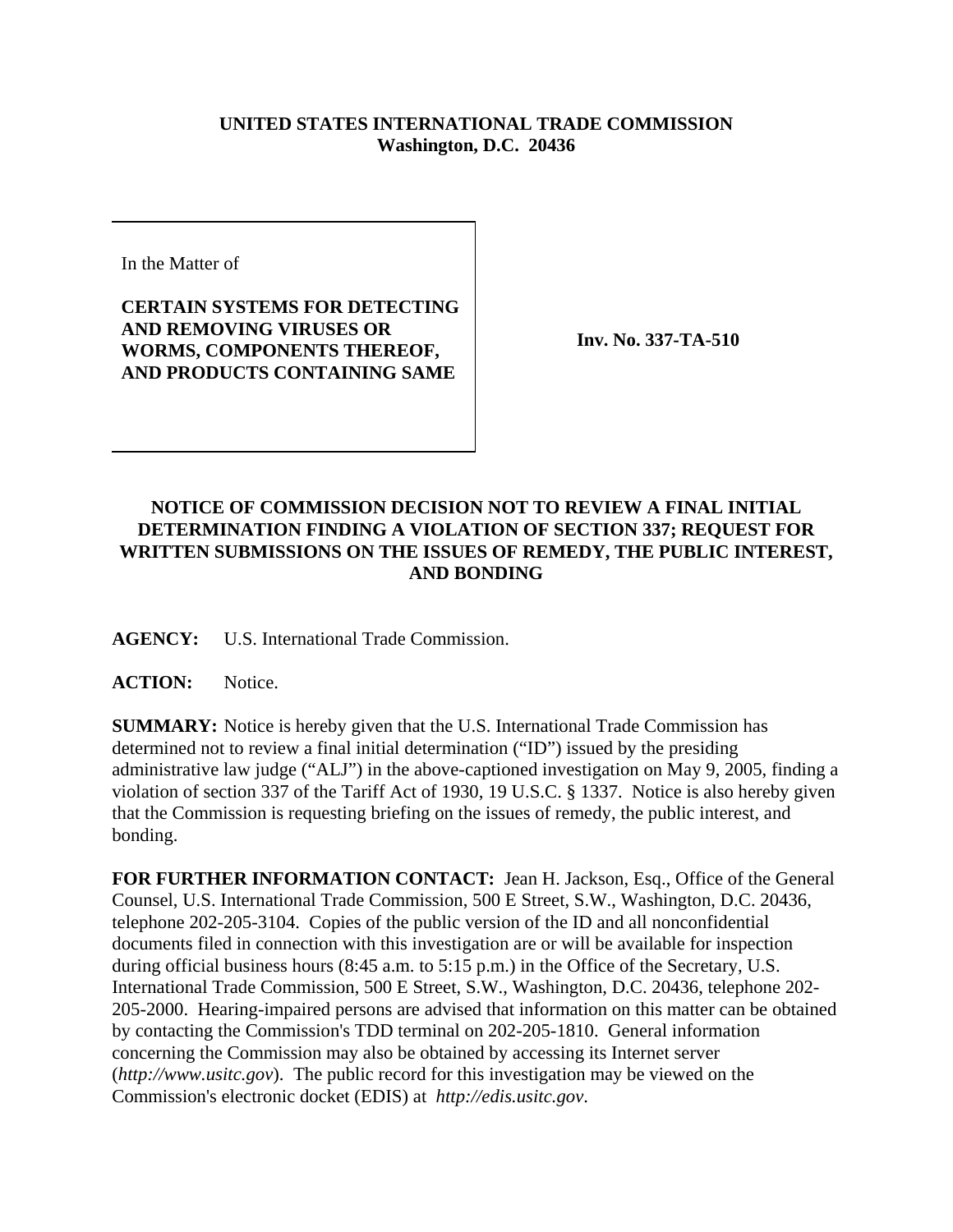**SUPPLEMENTARY INFORMATION:** The Commission instituted this investigation on June 3, 2004, based on a complaint filed by Trend Micro Inc. of Cupertino, California ("Trend Micro"). 69 *Fed. Reg.* 32044-45 (2004). The complaint alleged violations of section 337 in the importation into the United States, the sale for importation into the United States, or the sale within the United States after importation of certain systems for detecting and removing viruses or worms, components thereof, and products containing same by reason of infringement of claims 1-22 of U.S. Patent No. 5,623,600 ("the '600 patent"). The notice of investigation named Fortinet, Inc. ("Fortinet") as the sole respondent.

On October 12, 2004, the ALJ issued Order No. 6 terminating the investigation as to claims 2, 5-6, 9-10, and 16-22 of the '600 patent based upon Trend Micro's unopposed motion to withdraw these claims. The Commission did not review Order No. 6, hence the claims of the '600 patent in issue are claims 1, 3, 4, 7, 8, and 11-15.

On December 14, 2004, the ALJ issued Order No. 13 granting complainant Trend Micro's motion for a summary determination that it satisfies the economic prong of the domestic industry requirement. Order No. 13 was not reviewed by the Commission.

An evidentiary hearing was held from January 24, 2005 to January 28, 2005. On March 29, 2005, a second evidentiary hearing was conducted and additional exhibits received into evidence.

On May 9, 2005, the ALJ issued his final ID and recommended determinations on remedy and bonding. He found a violation of section 337 based on his determinations that claims 4, 7, 8, 11, 12, 13, 14 and 15 of the '600 patent are not invalid or unenforceable, and that they are infringed by respondent's products. The ALJ also found that an industry exists that is related to the '600 patent, and that the respondent has imported infringing product. The ALJ further found that claims 1 and 3 of the '600 patent are anticipated by prior art.

On May 20, 2005, respondent Fortinet filed a petition for review of the final ID and complainant Trend Micro filed a contingent petition for review. The IA did not file a petition. On May 27, 2005, Fortinet filed a response to Trend Micro's contingent petition for review, and Trend Micro filed a response to Fortinet's petition for review. On June 2, 2005, the IA filed a response to Trend Micro's and Fortinet's petitions for review.

Having examined the record in this investigation, including the ALJ's final ID, the petitions for review, and the responses thereto, the Commission has determined not to review the ID, thereby finding a violation of section 337.

In connection with the final disposition of this investigation, the Commission may issue (1) an order that could result in the exclusion of the subject articles from entry into the United states, and/or (2) a cease and desist order that could result in the respondent being required to cease and desist from engaging in unfair action in the importation and sale of such articles. Accordingly, the Commission is interested in receiving written submissions that address the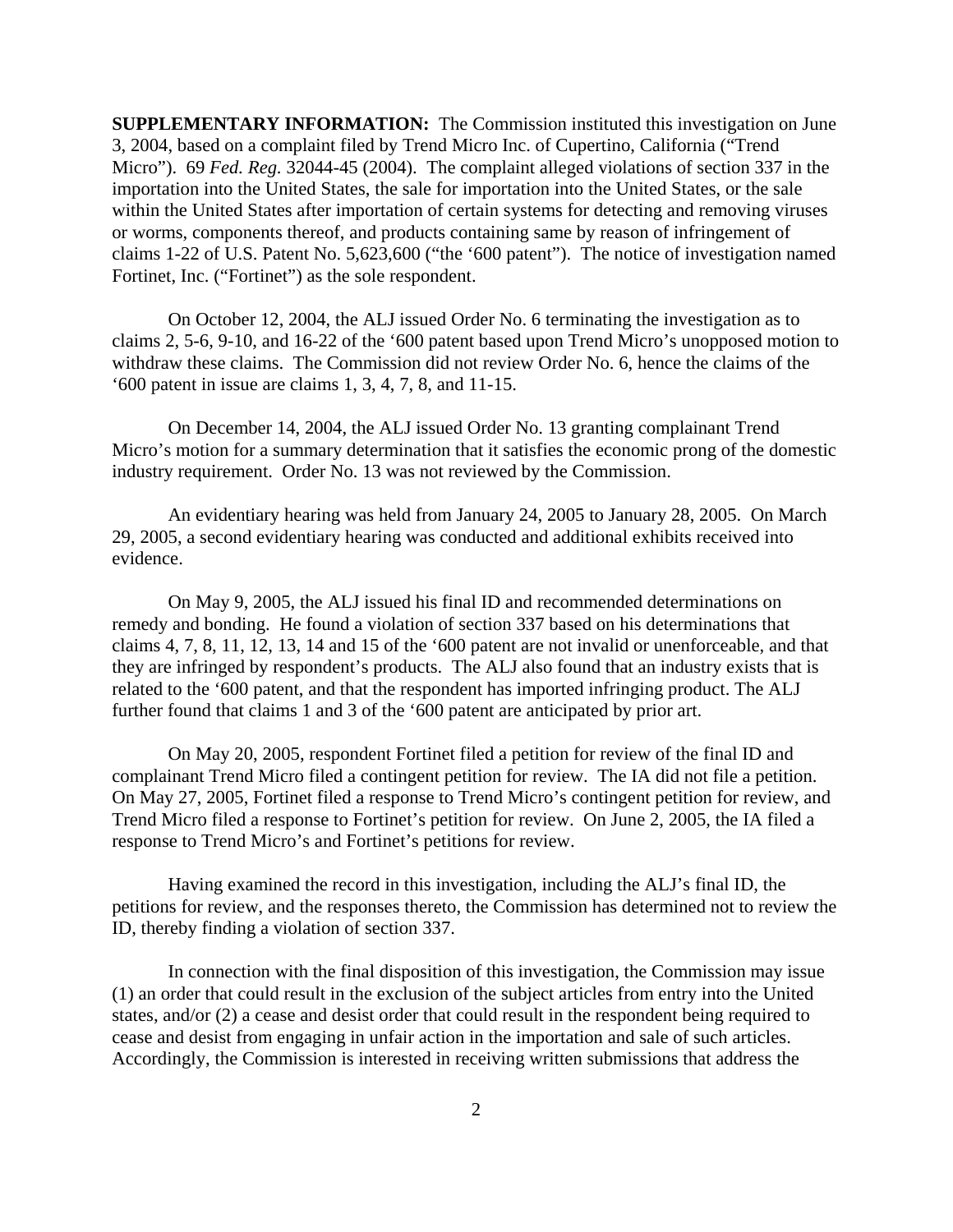form of remedy, if any, that should be ordered. If a party seeks exclusion of an article from entry into the United States for purposes other than entry for consumption, the party should so indicate and provide information establishing that activities involving other types of entry are either adversely affecting it or likely to do so. For background, *see In the Matter of Certain Devices for Connecting Computers via Telephone Lines*, Inv. No. 337-TA-360, USITC Pub. No. 2843 (December 1994) (Commission Opinion).

When the Commission contemplates some form of remedy, it must consider the effects of that remedy upon the public interest. The factors the Commission will consider include the effect that an exclusion order and/or cease and desist orders would have on (1) the public health and welfare, (2) competitive conditions in the U.S. economy, (3) U.S. production of articles that are like or directly competitive with those that are subject to investigation, and (4) U.S. consumers. The Commission is therefore interested in receiving written submissions that address the aforementioned public interest factors in the context of this investigation.

If the Commission orders some form of remedy, the President has 60 days to approve or disapprove the Commission's action. During this period, the subject articles would be entitled to enter the United States under a bond, in an amount determined by the Commission and prescribed by the Secretary of the Treasury. The Commission is therefore interested in receiving submissions concerning the amount of the bond that should be imposed.

**WRITTEN SUBMISSIONS**: The parties to the investigation, interested government agencies, and any other interested persons are encouraged to file written submissions on the issues of remedy, the public interest, and bonding. Such submissions should address the ALJ's recommended determination on remedy and bonding. Complainant and the Commission investigative attorney are also requested to submit proposed remedial orders for the Commission's consideration. Complainant is further requested to state the expiration date of the '600 patent and the HTSUS numbers under which the infringing products are imported. The main written submissions and proposed remedial orders must be filed no later than July 18, 2005. Response submissions must be filed no later than July 25, 2005. No further submissions will be permitted unless otherwise ordered by the Commission.

Persons filing written submissions must file the original document and 12 true copies thereof with the Office of the Secretary on or before the deadlines stated above. Any person desiring to submit a document (or portions thereof) to the Commission in confidence must request confidential treatment unless the information has already been granted such treatment during the proceedings. All such requests should be directed to the Secretary of the Commission and must include a full statement of the reasons why the Commission should grant such treatment. *See* 19 C.F.R. § 210.5. Documents for which confidential treatment is granted by the Commission will be treated accordingly. All non-confidential written submissions will be available for public inspection at the Office of the Secretary.

This action is taken under the authority of section 337 of the Tariff Act of 1930, as amended (19 U.S.C. § 1337), and sections 210.42, 210.43, and 210.50 of the Commission's